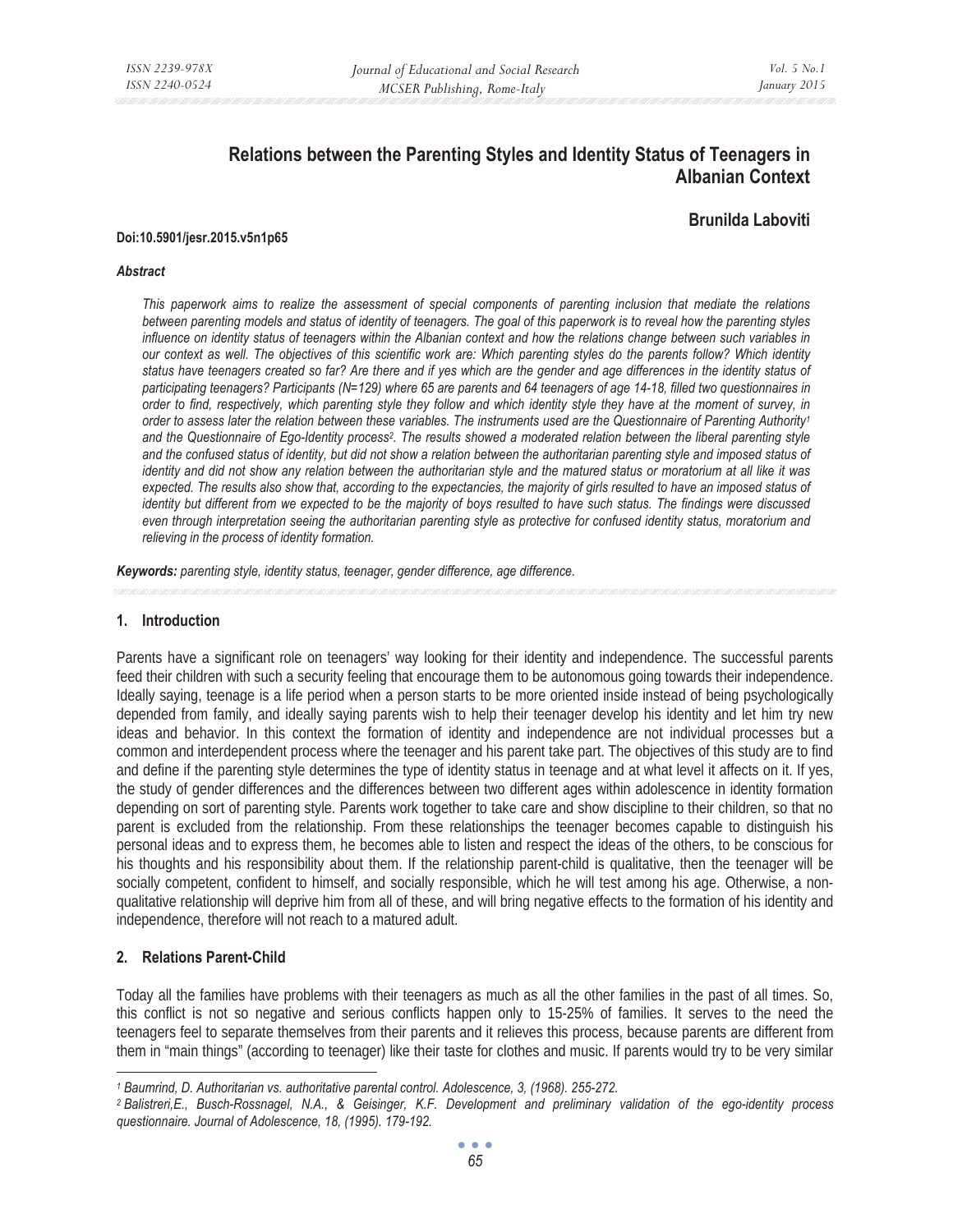with teenagers and would try to be friends with their children, then they did not fulfill their mission as parents: helping child to grow up, to reach their identity and independence. Whereas the conflict may happened for such cases like home chores, hours passed outside, dates, grades, personal look and eating habits; for very important vital issues like, choice of profession or personal important choices for the future, teenagers communicate and consult with their parents. Keeping parent-child communication and separation of ideas helps the teenager at the moment he has to make the important choices.

### **3. Parenting Styles**

The identity development includes an active exploration and an engagement relatively stable of moral and specific individual viewpoints and inspirations in life3. Parents can help or impede this process by their behavior with their children4 . The researcher Diana Baumrind described various parenting ways which have resulted to be useful in understanding the influence of parent's behavior on development of children. Focusing on general climate inside house, including aspects of control and quality of parent-child relations, of warmth and parental care, she conceived 3 parenting typologies, calling them parenting styles.<sup>5</sup> She determined three parenting styles: authoritarian parenting styles, liberal parenting style and authoritarian parenting style.

She defined them basing on relation of two dimensions: support, warmth, care (responsiveness) and the grade with which parents keep their expectancies for their children and supervise and control them (demandingness).

From the relation of two dimensions result two parenting style types:

|             | Support       | Not support   |
|-------------|---------------|---------------|
| Control     | Authoritative | Authoritarian |
| Non control | Liberal       | Nealigent     |

*Authoritarian parents* are distinguished from being invocatory and leading, controller but not sensitive. They tend to be hostile and controllers, resulting to be aggressive children or confined inside. The authoritarian style is a restricting and punitive one which settles fixed limits and control of the child. The teenagers grown up by authoritarian parents can be dependant and anxious or ignorers and contradictious. Parents with this style are punitive, rejectors and objurgatory as they do not take into consideration the opinions of child.

Liberal parent is the one who combines his warmth and support of child with absence of control. This parent is sensitive, ready to support his child, but he does not have control and does settle any rule or norm for his child's behavior. He even does not give him any certain direction or controls his child at all, so he does not have any authority on him. A liberal parent rarely gives to his child any expectancy for his conduct and advices about behavior; he does not lead him, he does not direct him, letting his child decide himself mostly. The child forms his opinions and convictions having his parent mainly inexistent. The parent of liberal style is irresponsible and with his characteristics: not punitive, not demanding, not controller, he allows his child be responsible for his acts and decisions. The autonomy of child is considered more important than conviction.

*Authoritative parents,* this is the most optimal parenting style, which produces the most normal and healthy behavior to the child, a style that combines reason and conviction. The authoritative parents are distinguished from being demanding and responsible, tend to be emotionally warm and supporting keeping at the same time a moderated control level Baumrind<sup>6</sup>. Their methods of discipline showing tend to be supportive more than punitive. They accept and support their children, but they use a stable control, while they separate their reasoning from their disciplinary acts. The later researches using these parenting styles, have demonstrated that authoritative parenting is optimal, comparing to the other two styles, authoritarian and liberal.

From the relation of two dimensions, control and parenting psychological support it results even a fourth parenting style, *the negligent or indifferent style.* These indifferent and unengaged parents with problems of child are distinguished from being not demanding and not sensitive as well. They are not ready and disposable to their child, but at the same time they are irresponsible, they do not overlook and do not control their child. These parents tend not to show any

*<sup>3</sup> Erikson, E. H. Identity: Youth and crisis. New York: Norton. (1968). 4Adams, G.R., Dyk, P., & Bennion, L. D . Parent-adolescent relationships and identity formation. In B.K.Barber & B.C.Rollins (Eds.),*  Parent-adolescent relationships (1990). (f. 1-16). Lanham, MD: University Press of America.<br><sup>5</sup> Baumrind, D. Authoritarian vs. authoritative parental control. Adolescence, 3, (1968).200-215<br><sup>6</sup> Baumrind, D. Current pattern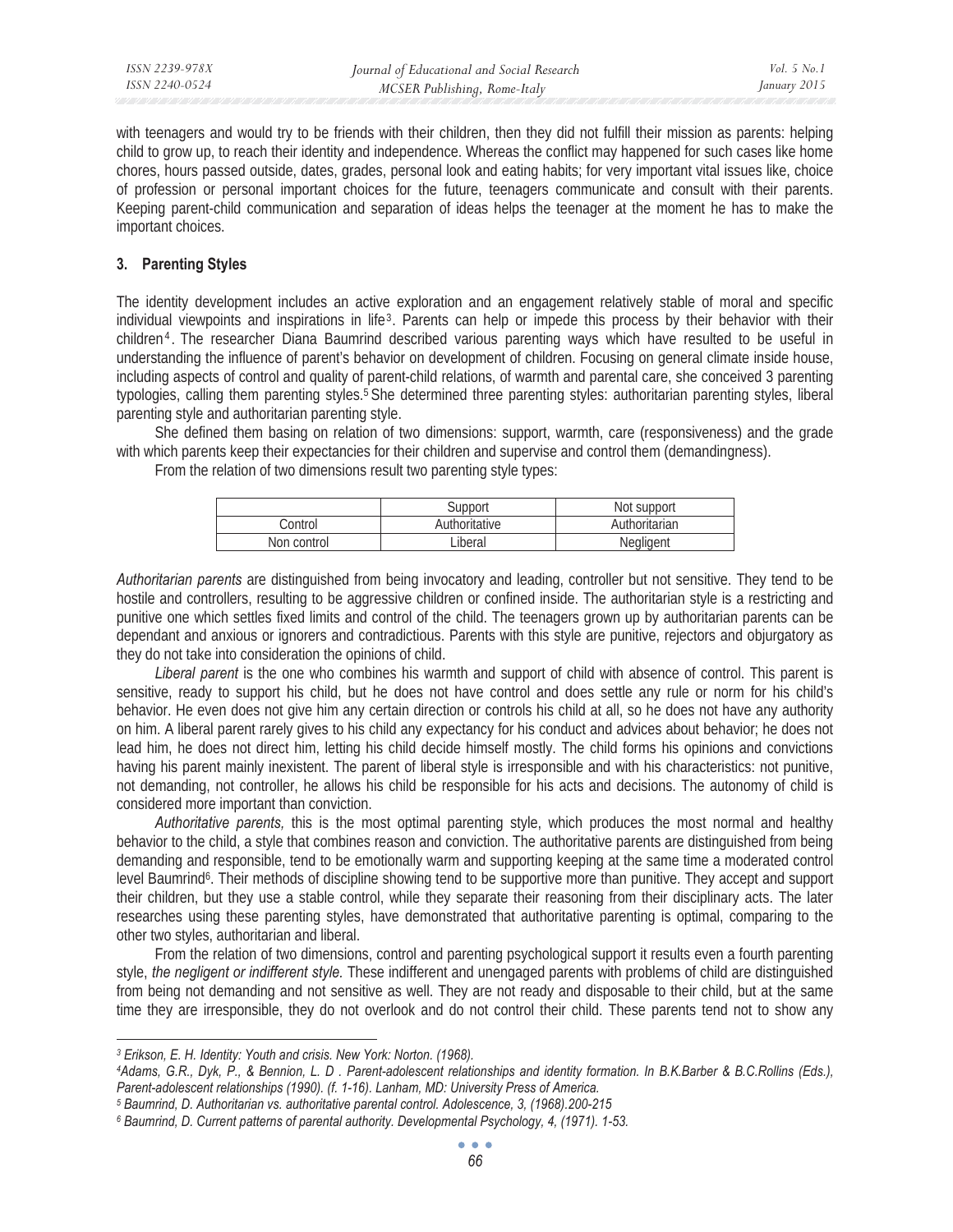interest and no support; they can act refusing or neglecting. The neglecting parents do not accompany their child emotionally. This parenting style is not in the focus research. This research is focused on three styles mentioned above: authoritarian parenting style, liberal parenting style and authoritative parenting style<sup>7</sup>.

### **4. Theoretical Identity Structure and Its Status**

Freud, A describes the teenage as a period of dramatic total change of emotions and behaviors though the level of conflict and emotional distance with parent grows, but not up to rebellion and rejection(8). Many theoreticians agree that the main two things that teenagers have to overcome are:

- 1. To become autonomous ad independent from their parents (autonomy is the feeling that an individual takes part actively and with a control level at making decisions for himself and interacting with the others).
- 2. To establish an integrated self-identity combining elements of personality.

The formation of identity has many components: physical, moral, sexual, professional, ideological and psychological features<sup>8</sup>. This process starts before teenage and it often extends post teenage when grown up. Is the identity something freely built up or is it a result of choices we make and of premises where we grow up? A psychoanalyst Rangell, believes that the identity can be "determined by our parents, then selected unconsciously and later elaborated from himself".

What joins all the identity defenitions is the fact that it is always the same, regardless the changes, because the individual moves in life along an indefinite reflection and transformation process. The main ideologist in the psychosocial development field is Eric Ericson, who has made a theory of identity development. According to him, identity is a long and complex process of self-determination which fees the continuity between the past, the present and the future and gives the sense, the meaning and goal to life (1968). Ego-identity, by Erikson, is a component of personality which submits a period of special climbing during the teen years<sup>9</sup>. Marcia offered a model that explains the ways through which the individual is engaged (or not) on duty of identity formation<sup>10</sup>. In his model Meeus describes 4 identity status clearly differentiated, basing on quantity of exploration and engagement that a teenager has experimented or experiments. He defines the ego-identity as an ego-leader –an interior self-construct and a dynamic organization of aspirations, skills, confidences and personal history <sup>11</sup> . According to Marcia the identity development is a function of exploration and engagement and to have a matured identity the individual must have passed a crisis and must have been devoted to that ideology. Marcia determined 4 main identity statuses: the confused identity status, the imposed identity status, the moratorium and reached identity status. His theory underlines that the formation of identity is a specific sphere, this because the teenager should have a definite identity status in 4 subissues: personal choices, sexual role, political ideology and religious belief where he should explore first and then be finally engaged in them<sup>12.</sup>

*The status of confused identity*. The individuals who have less explored and have been less engaged are in the status of confused identity. They are characterized of a very little wish to explore various alternatives and very low desire to be devoted to what they do best. They avoid challenges and refuse to undertake something. These individuals, confused teenagers are weak and can be subjects of negative influences or are risked to be isolated from society.

*Status of imposed identity.* This is the status of those individuals who have undertaken an engagement or are devoted to something without passing first an identity crisis, without exploring. Such persons have taken an engagement without passing through a decision taking process.

This decision is taken by others, so they feel anxious and are very sensitive to the influence of the others. These teenagers avoid the crisis and they give up to the plans their parents have made for their lives. In other cases it happen that these imposed devotions (forced ones) are based on identification with parental figures or with other authoritarian figures, or are based on personal exploration, but often in adoption with values obtained by parents or by other important persons.

*Status of moratorium.* The individuals with moratorium status are included in a constant crisis, searching actively

- <sup>9</sup> Erikson, E. H. Identity: Youth and crisis. New York: Norton. (1968).<br><sup>10</sup>Marcia, J.E. Development and validation of ego-identity status. Journal of Personality and Social Psychology, 3(5), (1966) 551-558.<br><sup>11</sup>Meeus, W.
- *(f. 159-187).*

<sup>&</sup>lt;sup>7</sup> Baumrind, D. Current patterns of parental authority. Developmental Psychology, 4, (1971). 53-103.<br><sup>8</sup> Rice, D. L. The transparent self as a key to health. In A. Richards (Ed.) Invitation to Dialogue: The Legacy of Sidn *Iowa. Kendall-Hunt Publishing Company. (1999). f.325-340*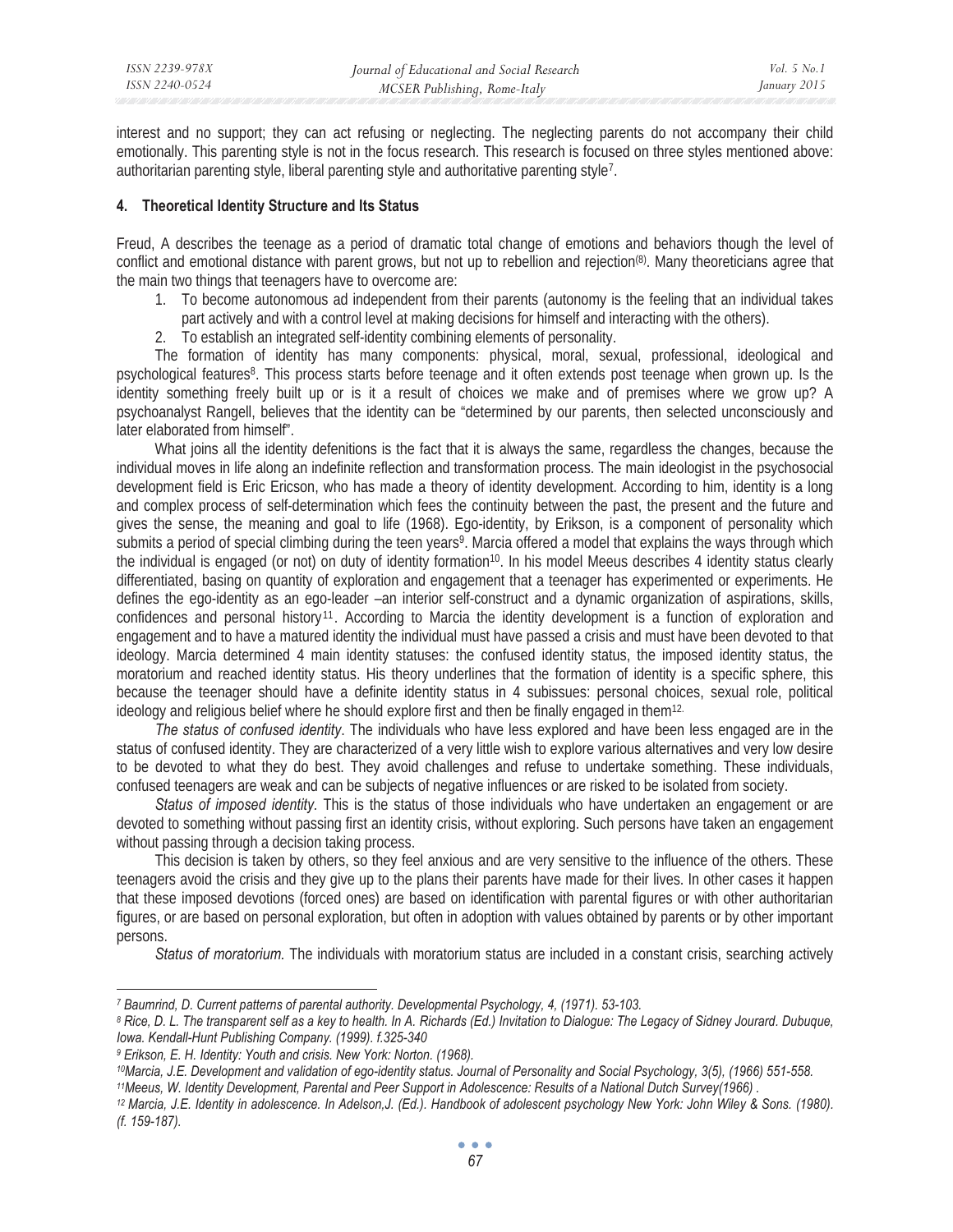| ISSN 2239-978X | Journal of Educational and Social Research | Vol. 5 No. 1 |
|----------------|--------------------------------------------|--------------|
| ISSN 2240-0524 | MCSER Publishing, Rome-Italy               | January 2015 |

for a possible alternative among various options, but they have not made any stable devotion. They are trying to distinguish their goals through including themselves to an extended exploration. According to Marcia the status of moratorium is the real identity crisis: without engagement to values and intentions, but the individual is continuously exploring the alternatives. The constant crisis they live make them feel anxious and rebellious, as they repeat the challenges without devoting to one of alternatives. The moratorium is not indispensably an unhealthy status because the teenage lasts for as long as society allows so the researches must continue the same13.

*Status of reached identity.* The individuals with the status of reached identity have experienced a crisis, have solved it and then have decided for a certain solution. They have devoted themselves to a career, to an ideology, to an interpersonal style, after a period of a period of relatively intensive exploration. This individual has not avoided the challenges but has faced them successfully and has passed to decision taking, to a decision and devotion in those alternatives that best suit to him. He devotes to the alternative as highly motivated. Once the identity is reached, the individual demonstrates to be highly stable in his profession, in his religious, ideological convictions etc.14

#### **5. Parenting and Identity**

Inside the family the teenager wins social skills and competences which he expresses in his relations with the group of the same age. The positive influence of family is important in this process, but the teenage must be involved in it individually. This process asks for many experiments, especially in professional and personal roles<sup>15</sup>. This identity formed during the teenage helps him to be adapted and to contribute to the society, to keep a heavy weight; though even later, during life, he is refined, reassessed and undertakes other things. During the years, many researchers have thrown hypothesis and have made many scientific researches regarding the two variables, parenting styles and statuses of identity or special identity planes. Santrock found that the parenting styles influence on achievements of identity in teenage. The successful identity is the development through acception of traditional values and expressing them at the same time; so teenagers need the influence of their parents for traditional values and the influence of friends to be expressed with at the same time. Nevertheless, a very great influence from parents and/or coevals may interfere with personal teenager engagement.

So, the parenting styles influence on reaching the identity in teenage. According to Santrock, a parenting style that underlines high standards and high communication encourages the exploration of teenager, as a supportive environmental factor<sup>16</sup>.

### **6. Actually Research**

The parenting styles according to the literature operate as a context through which children learn how to behave, how to take decisions, how to form an ethic code and a system of values. Many studies base the parenting styles on identity development. The parenting types according to Diana Baumrind consist in:

- The liberal style: we allow children to do what they want
- Authoritarian style: we have full authority on them
- Authoritative style: we lead children, but we trust them to take their decisions

Erikson elaborated one of key theories on identity formation, which followed by James Marcia presents us 4 models of identity statuses, depending of presence or absence of exploration (crisis) and devotion (engagement) of individual.

- Confused identity: confused individual and often defeated from the duty to reach the identity and do very little for this (without crisis, with no devotion)
- Imposed identity: individuals, whose identity is mostly defined by the adults, instead of being formed by personal exploration of alternatives (without crisis, with devotion)
- Moratorium: individuals who are still examining various alternatives and still have not found a satisfactory identity (in crisis, without devotion).

*<sup>13</sup> Marcia, J. E. The status of the statuses: Research review. In J. E. Marcia, A. S. Waterman, D. R. Matteson, S. L. Archer, & J. L.*  Orlofsky, Ego identity: A handbook for psychosocial research New York: Springer-Verlag. (1993). (f. 22-41).<br><sup>14</sup> Meeus, W. Studies on identity development in adolescence: An overview of research and some new data. Journal

*Adolescence, 25, (1996) 569-598.* 

<sup>&</sup>lt;sup>15</sup> Santrock, John. W. A Topical Approach to Lifespan Development (2007) University of Texas on Dallas.<br><sup>16</sup> Santrock, John. W. Psychology, updated seventh edition, spy7fmpgi\_xxv 3/30/2004, University of Texas on Dallas.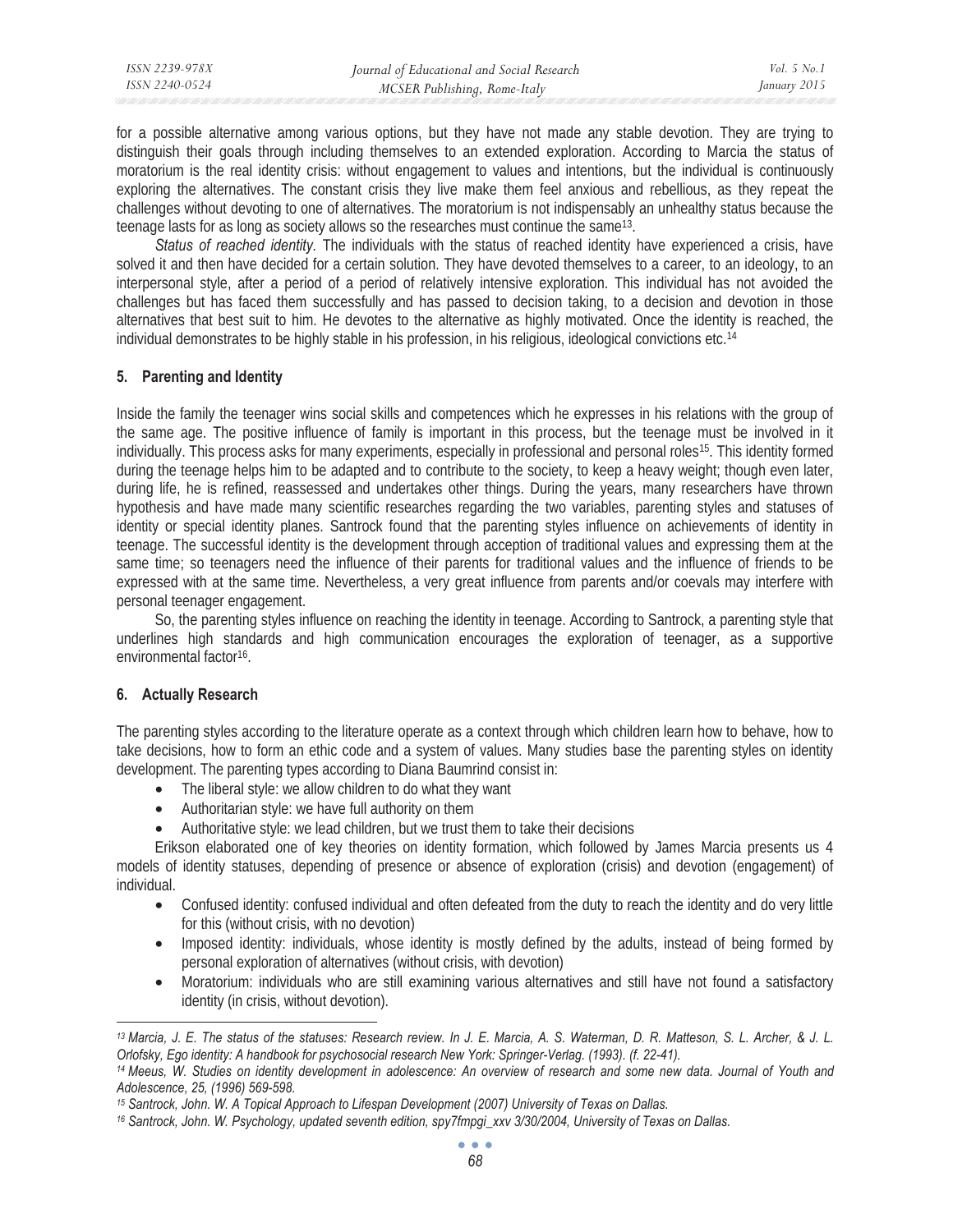• Reached identity: individuals who have explored alternatives and have chosen by themselves and willful a specific identity (crisis and devotion)

The objectives of this study are to find and define if the parenting style determines the type of identity status in teenage and at what level it affects on it. If yes, the study of gender differences and the differences between two different ages within adolescence in identity formation depending on sort of parenting style. The research question: which parenting styles follow the parents, which identity statuses have their teenagers created, and are there and if yes which are the gender and age differences in identity statuses of participating teenagers, is there any (incongruity) compliance between the provisions of this study and its results, and the possible reasons for them.

## **7. Methodology**

### *7.1 Sampling*

**Participants** in this research were 64 teenagers and 65 parents or their parent couple. 65 parent subjects filled the questionnaires, but they did not show their age. 64 teenage subjects were 31 subjects who study in IX grade of 9 years school, where 14 were boys and 17 girls; while 33 teenagers from the last year of high school were grouped in 14 boys and 19 girls. The ages of participants of 9 years school varied from 14-15 years old, with average age 14.5 years old. The ages of high school individuals varied from 17 to 18 years old, with average age 17.8 years old. Subjects 14-15 years old constitute 48% of sampling, while subjects of 17-18 years old constitute about 52% of teenagers sampling.

Sampling was all occasional, in 7 different grades, in 4 courses of ninth year and in 3 courses of high school. The dimensions of sampling The participants in this research were 64 teenagers, 28 males or 43% and 36 females or 57% of age from 14 to 18 years old; and 65 parents or their parent couples.

## *7.2 Instruments*

In this research are used 2 questionnaires one to be filled by the teenagers themselves and one to be filled by both parents together at home.

In order to learn about parenting styles and to learn more about relations they have established with their teenagers it was used **Parental Authority Questionnaire, Baumrind** (1968). Parents follow 3 parenting styles, liberal authoritarian and authoritative, which can be determined by the Parental Authority Questionnaire used by Baumrind. For each parenting style type are chosen to be used 5 states in this research questionnaire.

 The authoritarian style is defined in questions 1, 2, 5, 9 and 13; the authoritative style is determined in questions 3, 4, 7, 11 and 14; while the liberal style is determined in questions 6, 8, 10, 12 and 15. For each issue the parents chose from four scales Likert: 0 = never; 1 = sometimes; 2 = often; 3 = always). The Parental Authority Questionnaire, Baumrid (1968) is proved to be high evaluated and with great credibility.

The variables of identity development of teenagers, the exploration and devotion were measured using the **Ego Identity Process Questionnaire (**EIPQ, Balistreri; Busch-Rossnagel and Geisinger, 1995). EIPQ contains 32 questions, half of which reflects the engagement to certain decisions (for instance: I have definitely decided the job I want to do), while the other half reflects exploration (for instance: I have participated to several discussions regarding intimate relations; or I have tried to learn about various jobs, to find the best one for me). 11 issues are formulated in negative way (for instance: I do not expect to change my politic ideals – this shows engagement; I am not sure which sort of intimate relationships is the best one for me- this demonstrates exploration). The participants ordered the scale in which they agree with the issue, in a scale with 5 points Likert. The issues got points from  $1 =$  none agreed to  $5 =$  totally agreed. The categories of identity status were assessed on basis of the following average categories:

When: Engagement and exploration is high  $\rightarrow$  Matured identity High exploration and low engagement  $\rightarrow$  Moratorium identity Low exploration and high engagement  $\rightarrow$  Imposed identity Both low exploration and engagement  $\rightarrow$  Confused identity

### *7.3 Results*

In order to define the parenting style followed by the participating parents in this research the data were processed, as gathered from the modified version of Parental Authority Questionnaire, Baumrind, filled by them personally. The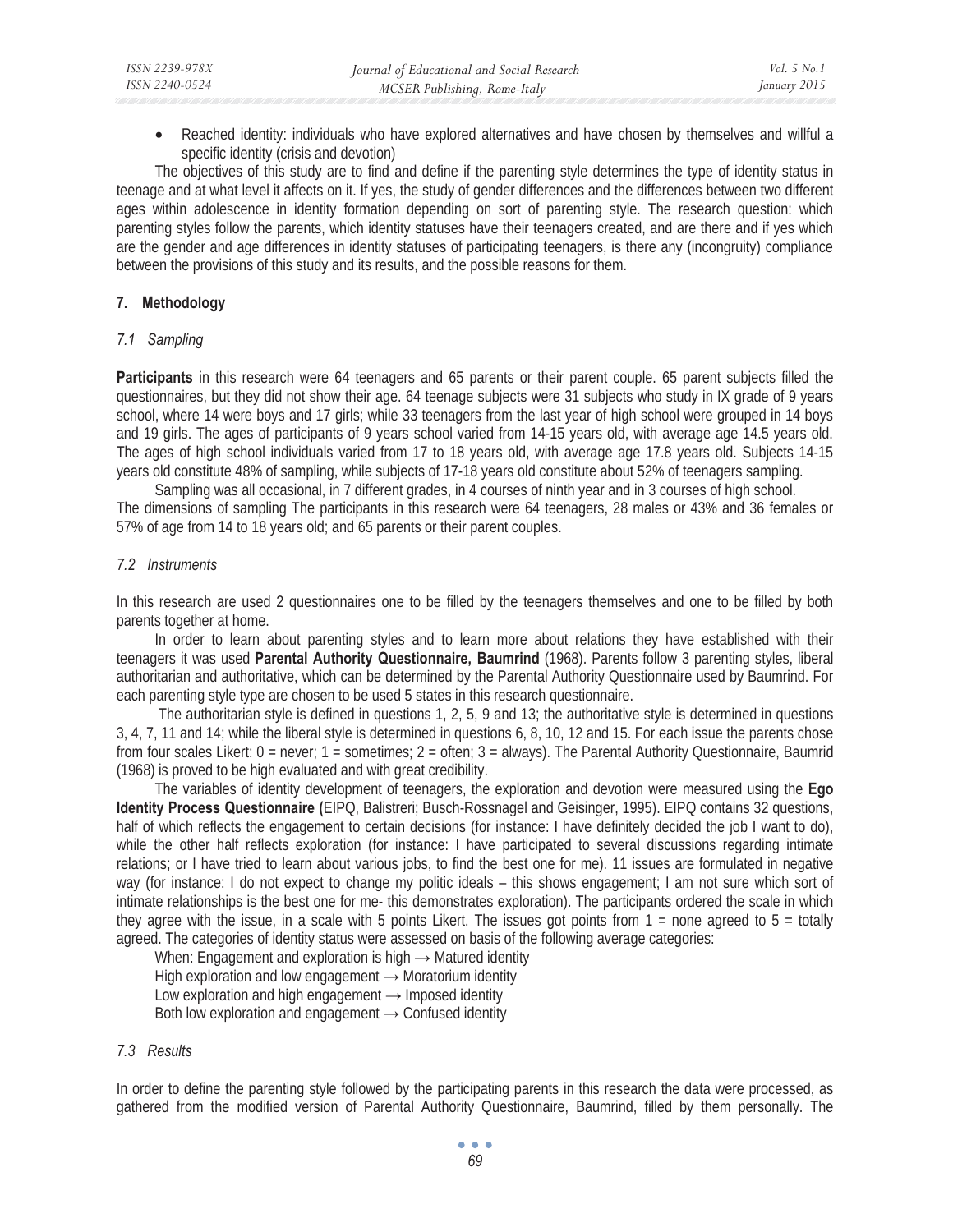questions were grouped in three blocks with 5 questions each, which belonged to a curtained parenting style. The points were gathered for each block of questions, and they were compared with each other. The block of questions which gathered more points determined the parenting style exercised by the corresponding parent. The result of this study from data processing is shown in table 1 for 65 participating parents.

**Table 1.** Results of parenting style.

|                               | <b>Number of parents</b> |               |  |  |  |
|-------------------------------|--------------------------|---------------|--|--|--|
| <b>Parenting styles</b>       | In absolute value        | In percentage |  |  |  |
| Authoritarian parenting style |                          |               |  |  |  |
| Authoritarian parenting style |                          |               |  |  |  |
| Liberal parenting style       |                          |               |  |  |  |
| Total                         | n.                       |               |  |  |  |

In processing the data gathered with questionnaire EIPQ – Ego Identity Process Questionnaire to assess the identity statuses it was used the technique of average division. Two blocks of questions with 16 questions each were used to measure the level of exploration and the level of engagement of students. An average value calculated from the points gathered if the subject would be neutral for this issued, this average value is 50 points. For each, the exploration or engagement, the results above the average were classified as a high level, while the surplus as a low level. From 31 participants, 14 – 15 years old individuals resulted with identity status of table 2:

Table 2. Results of identity statuses for 31 participants of 14 – 15 years old.

|             | <b>Identity</b> |            |                |            |                   |            |                |            |
|-------------|-----------------|------------|----------------|------------|-------------------|------------|----------------|------------|
| Gender      | <b>Confused</b> |            | <b>Imposed</b> |            | <b>Moratorium</b> |            | <b>Matured</b> |            |
|             | <b>Number</b>   | Percentage | <b>Number</b>  | Percentage | <b>Number</b>     | Percentage | <b>Number</b>  | Percentage |
| <b>Boys</b> |                 | 36         |                | 36         |                   |            |                |            |
| Girls       |                 | 24         |                |            |                   | 24         |                |            |
| $\tau$ otal |                 | 29         |                |            |                   | $\cap$     |                |            |

From 33 participants 17-18 years old resulted with identity statuses as in Table 3.

**Table 3.** Results of identity status for 33 participants 17 – 18 years old.

|             | <b>Identity</b> |            |                |            |                   |            |                |            |
|-------------|-----------------|------------|----------------|------------|-------------------|------------|----------------|------------|
| Gender      | <b>Confused</b> |            | <b>Imposed</b> |            | <b>Moratorium</b> |            | <b>Matured</b> |            |
|             | <b>Number</b>   | Percentage | Number         | Percentage | <b>Number</b>     | Percentage | Number         | Percentage |
| <b>Boys</b> |                 | 36         |                |            |                   |            |                |            |
| Girls       |                 | 32         |                | 53         |                   |            |                |            |
| Total       |                 | 33         |                | 49         |                   |            |                |            |

It is also the fact that the majority of boys and girls have imposed identity status, so there is no noticeable gender difference between the two genders for this status (the imposed). The most evident gender difference is on achieved identity status. While no girl in both groups of ages 14 and 18 results to have this status; boys have a raise from 7% with this status to 9-years old in 21% with this status between the students boys of last year of high school. Another gender difference is noticed in the moratorium status at students of last year of high school, while as the most little age have an approximate percentage in this status, the girls of the last year of high school explore more, 15% of them, while the students of last year of high school boys have no one with such identity status.

### **8. Conclusions**

Whereas the exact mechanisms that determine the relation parent-child are numerous, the results of study completed with Albanian parents and teenagers, in Albanian context, demonstrate that there is very much to do left by parents, because though they may think that they do the best parenting style possible, their children conceive such thing all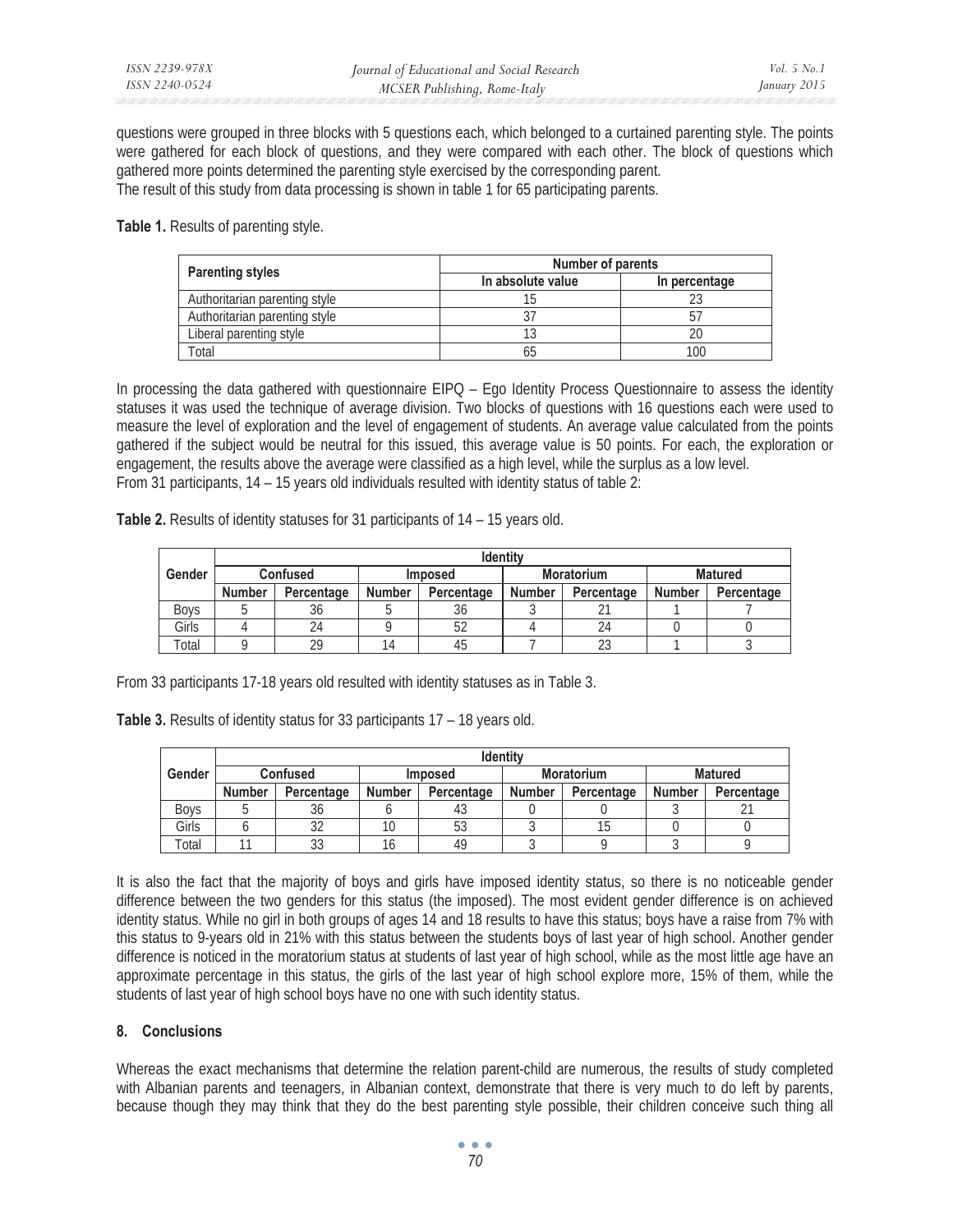differently, a duty, guarding, and/or stimulation to devote to something never explored before. The very strong relation they establish with their parents is very positive, but it should not impede teenagers make questions about values, ideals and parental plans and see beyond them. Based on the objectives of this study are to find and define if the parenting style determines the type of identity status in teenage and at what level it affects on it. If yes, the study of gender differences and the differences between two different ages within adolescence in identity formation depending on sort of parenting style. Albanian teenagers, deprived from full and wide exploration, have to explore personally but within the narrow limits or submit their parental plans choosing to devote to their personal choices far from their real goals, interests or skills, in bona fide of their parents' choice and convinced that this choice is the best one in Albanian context. So, well aware of or not, they remain obliged to make an imposed choice for a personal engagement. In the end, there is a much more limitation called "cultural context" in which frames everyone, parents and teenagers, feel imposed to live and act according to certain rules. Finally, a higher authority stays on parents as well, which is the society, which "forces" the parent to impose the teenager make its choices within the rules and norms of such society, because a successful individual expresses his values, his convictions, his personal and professional choices, makes friendships, creates his family and is accepted from the society where he lives.

#### **9. Limitations of Study**

This study has several limitations:

*At first,* in this research were included only the teenagers of urban area and it did not extend to the rural areas. Maybe for this reason even the parents resulted to be more authoritative. The results of study could change in favor of authoritarian styles and of other status of teenagers' identity or the same results of this research could be deepened. This implies the need for future researches in order to explore how parenting styles affect on statuses of identity of teenagers of rural and urban areas and the differences between them.

Secondly, in order to determine the parenting style, a questionnaire was filled by parents themselves, so it is difficult to understand if their judgment is based on most recent events or the most past ones, in negative or positive events. Maybe parents have manipulated with selection of best possible answers or they really follow a certain parenting style, but maybe children conceive this differently.

*Thirdly,* another limitation is raised from the fact of absence of a parenting style test or identity statuses test. The questionnaires filled give only subjective data, self reporting ones, but these data are not based on observation of their behavior, if they really follow this parenting style or identity status. These objective measures would give a higher credibility of data.

*Fourth* This research determined a dominant parenting style for each couple of parents participating to this survey. But parents can use more than one parenting style as they educate their teenager.

**Finally,** in this survey it was not treated the possibility that one parent can follow one style and the other another parenting style. It is interesting the idea of combination in practice of two different parenting styles and the indication of this combination to identity statuses.

### **Reference**s

Baumrind, D. Authoritarian vs. authoritative parental control. Adolescence, 3, (1968). 255-272.

- Balistreri,E., Busch-Rossnagel, N.A., & Geisinger, K.F. Development and preliminary validation of the ego-identity process questionnaire. *Journal of Adolescence*, 18, (1995). 179-192.
- Erikson, E. H. Identity: Youth and crisis. New York: Norton. (1968).
- Adams, G.R., Dyk, P., & Bennion, L. D . Parent-adolescent relationships and identity formation. In B.K.Barber & B.C.Rollins (Eds.), Parent-adolescent relationships (1990). (f. 1-16). Lanham, MD: University Press of America.
- Baumrind, D. Authoritarian vs. authoritative parental control. Adolescence, 3, (1968).200**-**215

Baumrind, D. Current patterns of parental authority. Developmental Psychology, 4, (1971). 1-53.

Baumrind, D. Current patterns of parental authority. Developmental Psychology, 4, (1971). 53-103.

- Freud, A. Adolescence as a developmental disturbance. In G. Caplan & S. Lebovici (Eds.), Adolescence: Psychosocial perspectives (1969). (pp. 5-10). New York: Basic Books.
- Rice, D. L. The transparent self as a key to health. In A. Richards (Ed.) Invitation to Dialogue: The Legacy of Sidney Jourard. Dubuque, Iowa. Kendall-Hunt Publishing Company. (1999). f.325-340
- Erikson, E. H. Identity: Youth and crisis. New York: Norton. (1968).

Marcia, J.E. Development and validation of ego-identity statu*s. Journal of Personality and Social Psychology*, 3(5), (1966) 551-558.

Meeus, W. Identity Development, Parental and Peer Support in Adolescence: Results of a National Dutch Survey(1966)